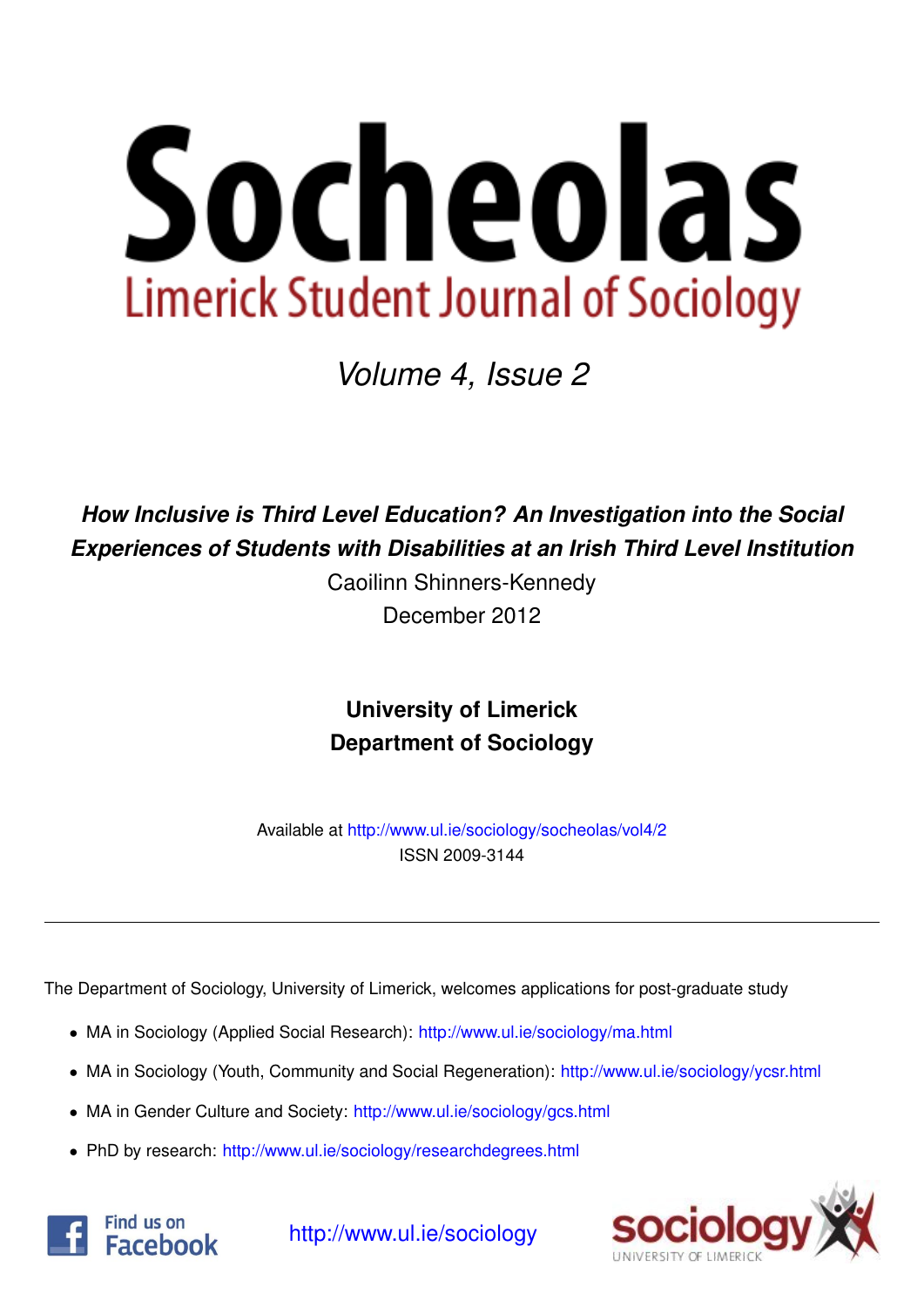# How Inclusive is Third Level Education? An Investigation into the Social **Experiences of Students with Disabilities at an Irish Third Level Institution**

Caoilinn Shiners-Kennedy

MA in Sociology (Youth, Community & Social Regeneration)

This paper aims to investigate the social experiences of students with disabilities at an Irish third level institution. to establish the extent to which these students are socially included. The paper examines the social construction of disability, perception and attitude towards disability, and an in-depth examination of social inclusion policy. The research adopted a qualitative research methodology. The key findings of the research identify major factors which influence social experiences of students with disabilities these include; social participation levels, perception and attitude as well as policy and services.

# **Introduction**

In 2005 a National Disability Authority report indicated substantial differences in participation levels across a variety of fundamental aspects of everyday life and evidence of significant inequality between people with disabilities and others (NDA 2005, p.7). Notable differences were found in social and educational participation and people with disabilities were always at the lower end of the scale compared to others within their age group. In its widest interpretation participation in third level education has to encompass the richness and diversity of life which can accompany the academic focus. Many institutions have made attempts to create environments which enhance the central academic activities with social and civic interests for students (UCC)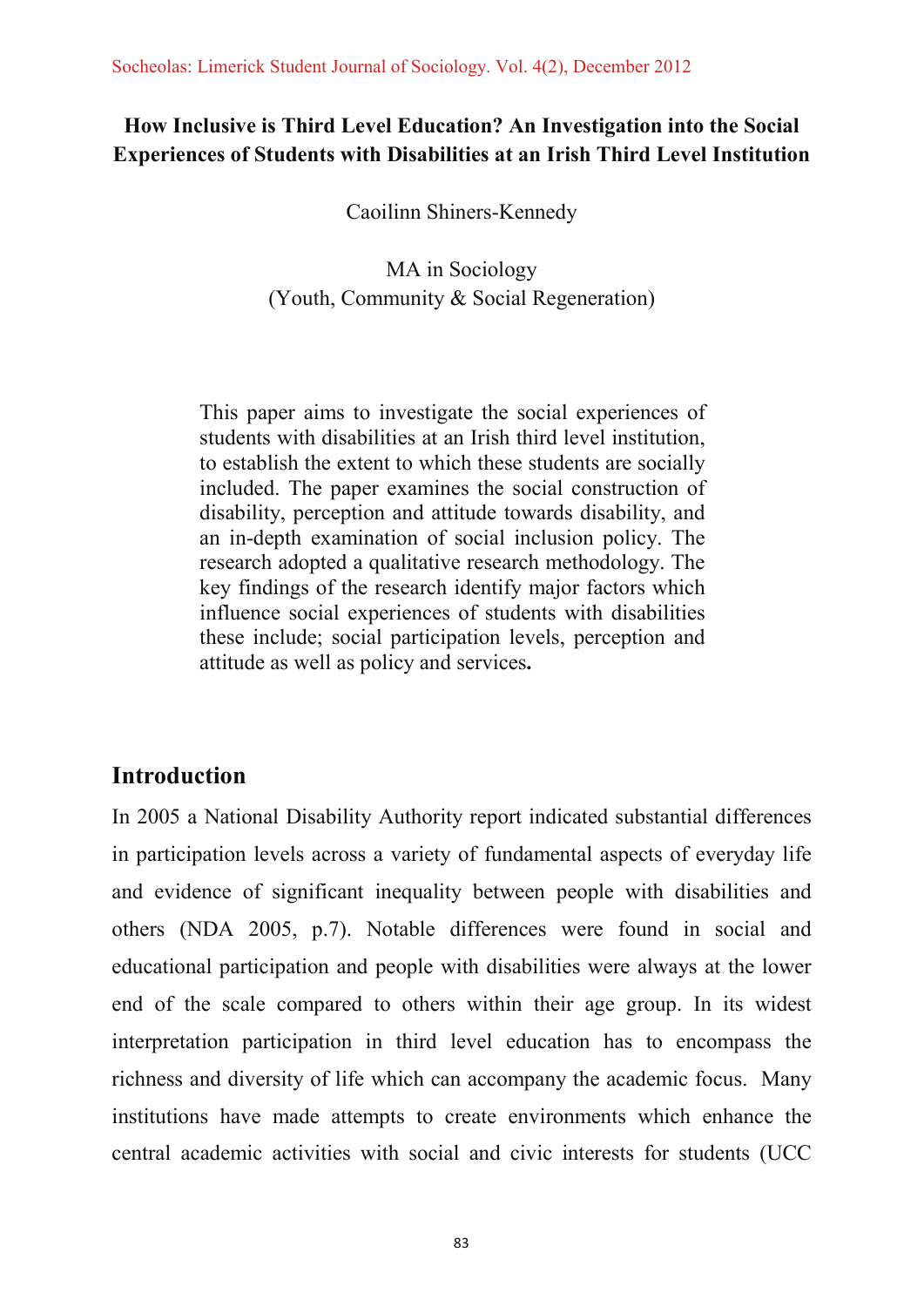2012). In that context Skilbeck (2000, p.45) notes that social isolation is a common problem for students with disabilities, and identifies the development of a positive attitude towards students with disabilities as one of the key challenges facing third level institutions in ensuring social accessibility, to enable students with disabilities to engage fully in the student experience. This paper investigates the social experiences and participation of students with disabilities in an Irish third level institution as a case study.

#### **Conceptualising Disability**

#### The Medical Model

For the majority of people within society disability is something that is located in the medical sphere. Swain and French (2000) in their study on the affirmation model of disability see the medical model of disability as a concept that is infused in culture, policy and professional practice. The essence of the medical model of disability is that disability is a defect within the body. Simply put it "is" about a body with functional limitations and it is caused by a health condition..." (Tossebro 2004, p.3). Finkelstein (2001) states that the medical model of disability focuses on the individual, and the disability or illness is seen as a 'personal tragedy'. Carol Thomas (2007, p.57) has developed this approach and has illustrated how, in the medical model, disability is identified as completely unique to the individual; no correlation is made between society and the individual's impairment.

#### The Social Model

For much of the last two decades the disability movement and governmental policy have begun to shift towards a more social model of disability, which has provided a platform for raising awareness of disability issues and has become the basis for equality training (Oliver 1996, p.31). The work of Michael Oliver is central and pivotal to the development of this model. Conceptualising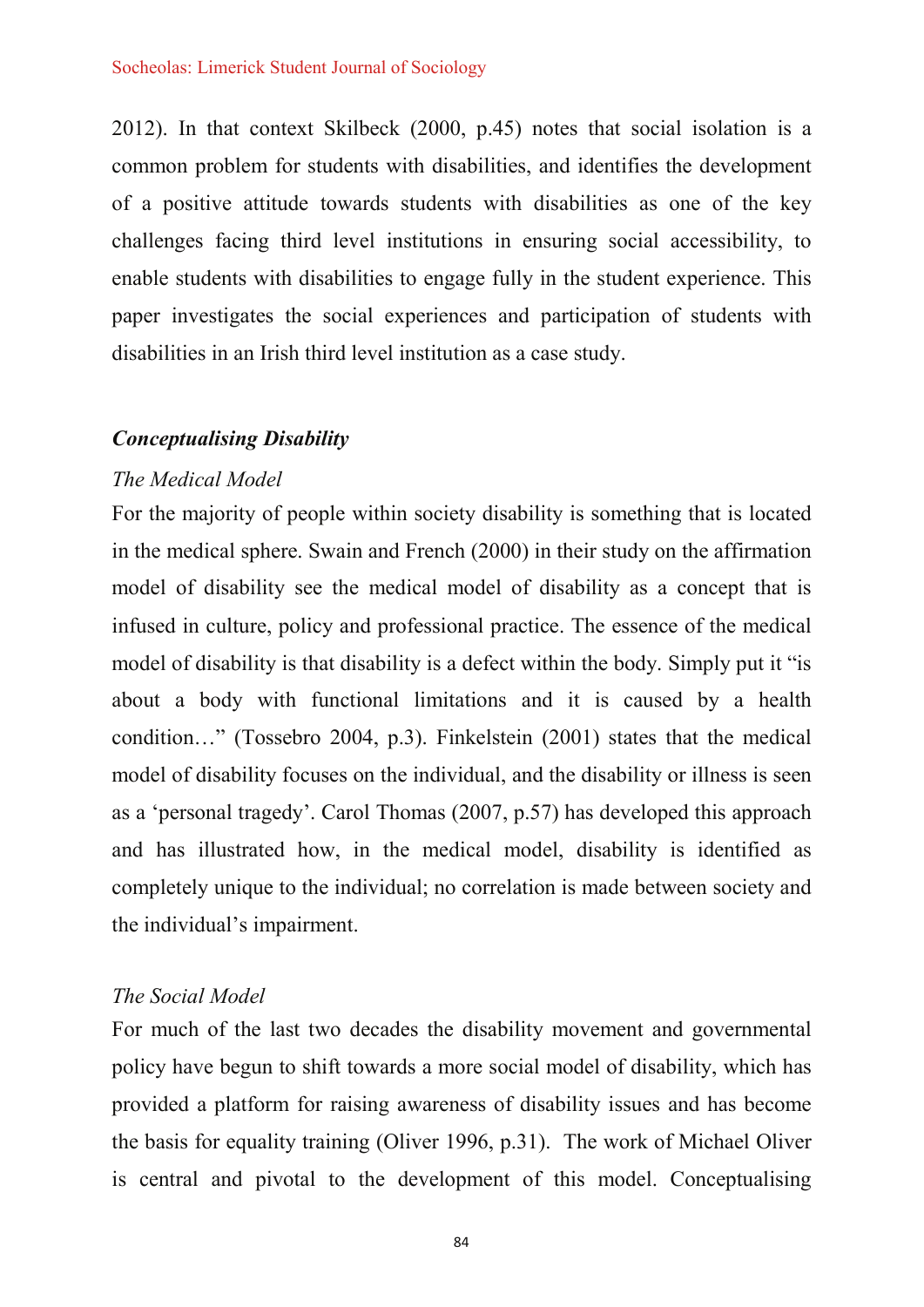disability within the social model means a positive progression in attitude and social and policy change. This is because the social model of disability induces changes in society rather than changes in the individual (Oliver 1996, p.34).

#### The Socio Medical Model

The socio-medical model presents another way in which disability can be conceptualised. This model treats disability "as the outcome of the interaction between individual and contextual factors - which includes impairment, individual attitudes, environment, policy and culture" (Shakespeare 2006, p.58). Conceptualising disability in this way takes into account the multidimensional nature of disability. Including attitude, policy and culture in a definition of disability facilitates our understanding of the way in which it impacts all aspects of life, including social life. In describing the way in which disability is a postmodern concept. Shakespeare and Watson explain that "it sits at the intersection of biology and society and of agency and structure" (Shakespeare and Watson 2001, p.19).

#### **Attitudes**

In 2004 Shevlin et al undertook a study of Irish Universities and identified negative attitude as a significant barrier to positive experience throughout college life. An earlier study (Taylor et al., 1993) clearly identified a link between negative attitudes towards disability and the way disability is conceptualised within society. Attitude plays a pivotal role in the social integration of people with disabilities in society (NDA 2006). Attitude can be defined as "...an idea charged with emotion which predisposes a class of actions in particular class of social situations" (Antonak 1988). The conceptualisation of disability and attitude towards disability are closely linked and the interpretation of disability is seen as a major contributing factor to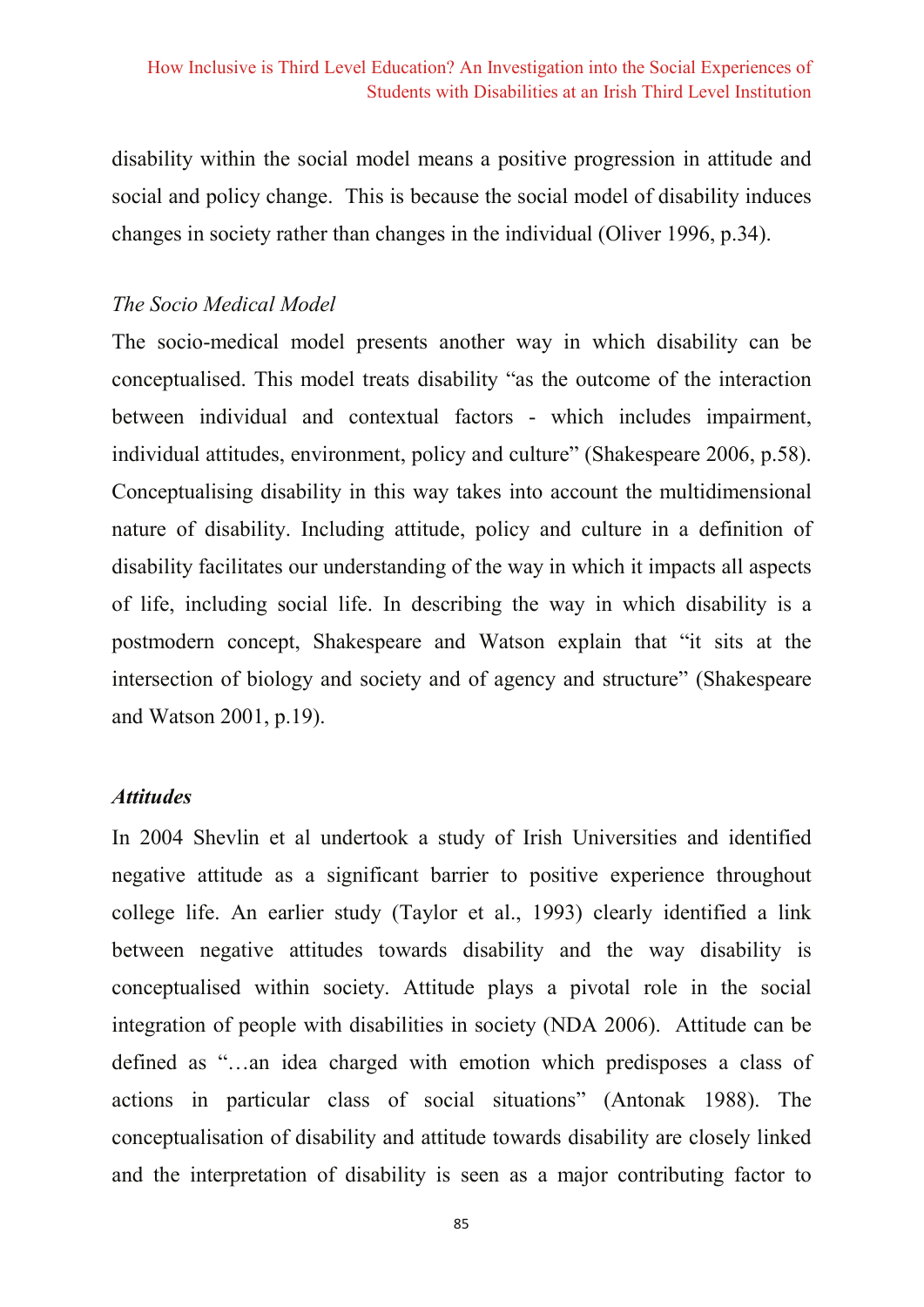#### Socheolas: Limerick Student Journal of Sociology

negative attitudes towards disability. Attitude can often be perceived as an invisible barrier which plays a major role in the way people with disabilities experience social life. Shapiro (2000) indicates that negative perceptions which lead to negative attitudes can seriously hinder the participation of people with disabilities in social contexts.

Attitude towards disability can also be linked to lack of awareness of disability. The NDA (2006) identified increased awareness of disability as a method of tackling the attitudinal barriers that are faced by people with disabilities. Increasing awareness and promoting positive attitudes towards disability is something which cannot always be implemented through policy. While policy can provide a framework for change, it cannot always change behaviour. Policy can often influence structural change, however, cultural change such as changing perception and attitudes can often be more rooted and embedded. Changes such as this can take time (Goode 2007, p.38).

#### **Legislation and Policy**

#### Relevant European Policy

The preamble of the Convention On The Rights Of Persons With Disabilities outlines recognition by both the UN and the EU of the issues surrounding the full participation of people with disabilities in social life. Article 1 of the convention clearly states that the full participation of people with disabilities is a key factor in social inclusion policy (UN 2006, Article 1). Article 24 (UN 2006) outlines policy regarding education, with parties to the convention being encouraged to promote "academic and social development, consistent with the goal of full inclusion" and "shall enable persons with disabilities to learn life and social development skills to facilitate their full and equal participation in education and as members of the community".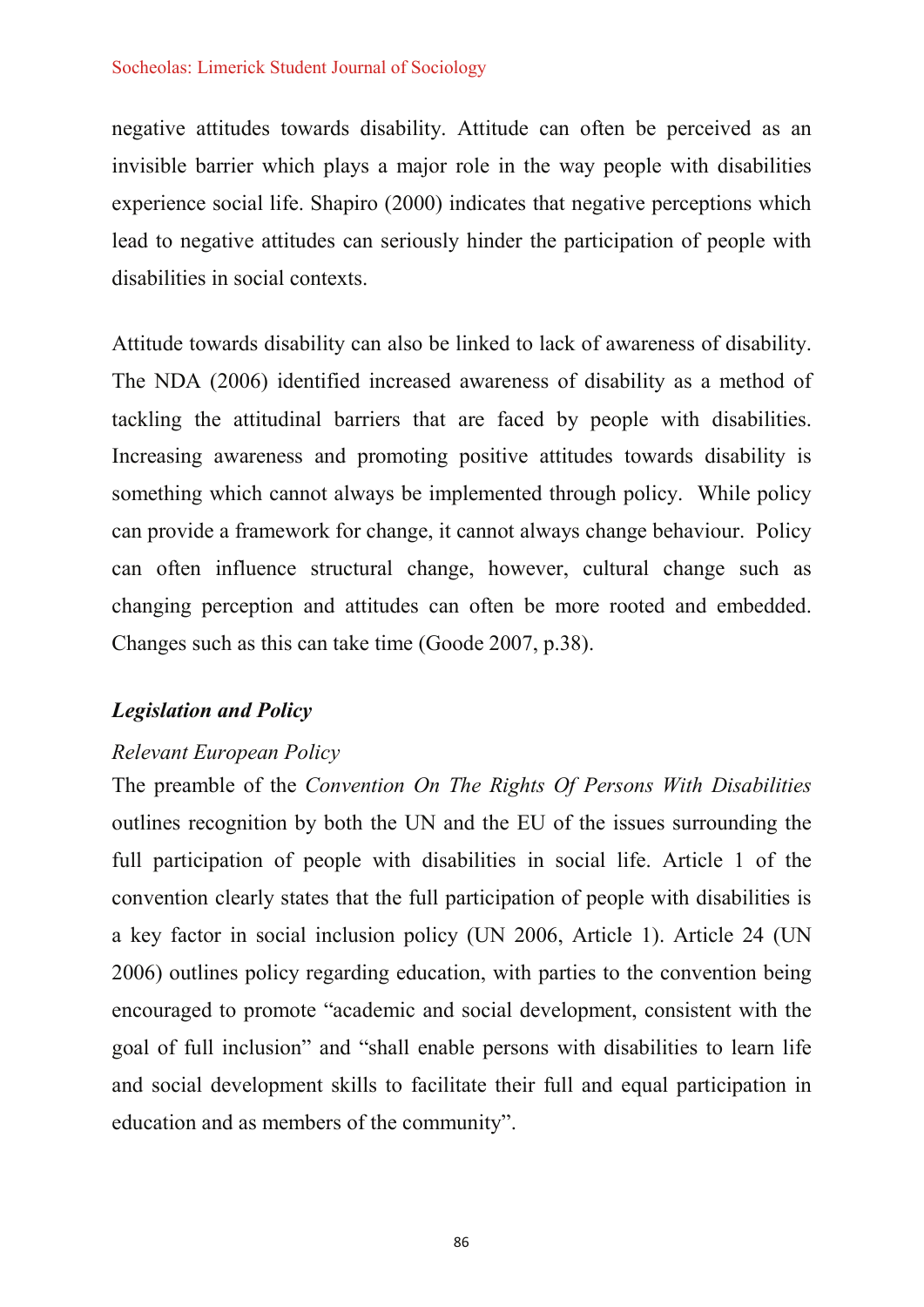In addition to the Convention On The Rights of Persons with Disabilities, much of the European policy<sup>1</sup>, legislation and strategy plans within Europe are based around the same fundamental concepts, specifically anti-discrimination, equal opportunities and active participation (Europa 2007).

### Relevant Irish Policy

The Equal Status Act was introduced in 2000 and was subsequently amended by the Equality Act 2004. The overall aim of the act is "to promote equality and prohibit types of discrimination, harassment and related behaviour in connection with the provision of services, property and other opportunities to which the public generally...has access" (Equality Act 2004). Additionally, the Disability Act 2005 is part of government legislative measures intended to promote the social inclusion of people with disability (Department of Justice Equality and Law Reform 2005). Under the Act all educational establishments are obligated by law not to discriminate against people with disabilities (Smith 2010, p.90). The act is clear and concise in outlining educational and access provisions but it falls short when it comes to addressing specific policy regarding the promotion of full participation of people with disabilities in society, raising awareness and the removal of attitudinal barriers, all of which are extremely prominent in the UN Convention. The National Disability Strategy was launched in 2004, which was intended to build on a raft of previous legislation<sup>2</sup> (Department of Justice

Including the Malaga Ministerial Declaration on People with Disabilities: Progressing Towards Full Participation As Citizens, The Disability Action Plan 2006-2015 and the European Disability Strategy 2010-2020: A Renewal Commitment to a Barrier Free Europe.

 $\frac{2}{3}$  Including the Employment Equality Act 1998, the Equal Status Act 2000, The Equality Act 2004 and The Persons with Special Educational Needs Act 2004.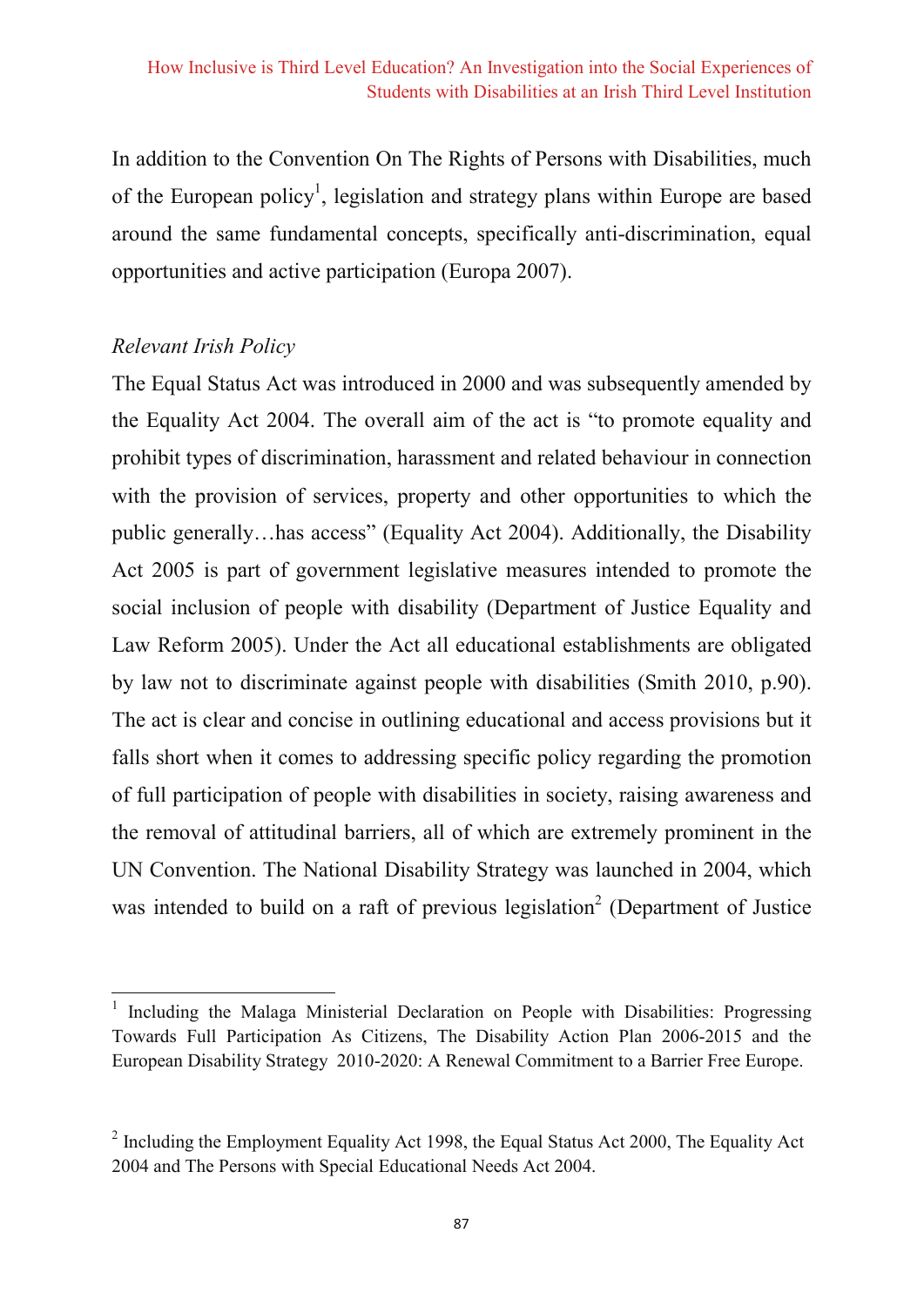#### Socheolas: Limerick Student Journal of Sociology

and Equality 2011). The aim of the strategy was to support the equal participation of people with disabilities within society.

The Education Act of 1998 provides the framework for an examination of social inclusion policy within education. The aim of this legislation is to "make" provision for the education of every person in the state including any person with a disability". The Act states that the government should promote access to and participation in education (Education Act 1998). Moreover, the University Act 1997 states that the object of a university should include the promotion of "learning in its student body and in society generally" whilst at the same time promoting "cultural and social life of society, while fostering and respecting the diversity of the university's traditions" (University Act 1997). The University Act clearly identifies social aspects of university as being a key element to full participation. Social inclusion policy within the institution of interest follows a philosophy of inclusion and diversity and states that the institution is dedicated to ensuring equality of entry, participation and outcome for student groups significantly under-represented at the institution.

## **Methodology**

This research adopted a qualitative research methodology. To offer a context through which to understand and compare the social experience of students with disabilities it was decided that two groups of students would be interviewed. One group consisted of nine students with disabilities while the other group consisted of nine non-disabled students. The range of disabilities, gender and age of participants varied in order to provide a diverse group from which to gather data. One member of staff from the services which support students with a disability in the college and the Students' Union also participated in order to provide information on policy and procedure within the university. This meant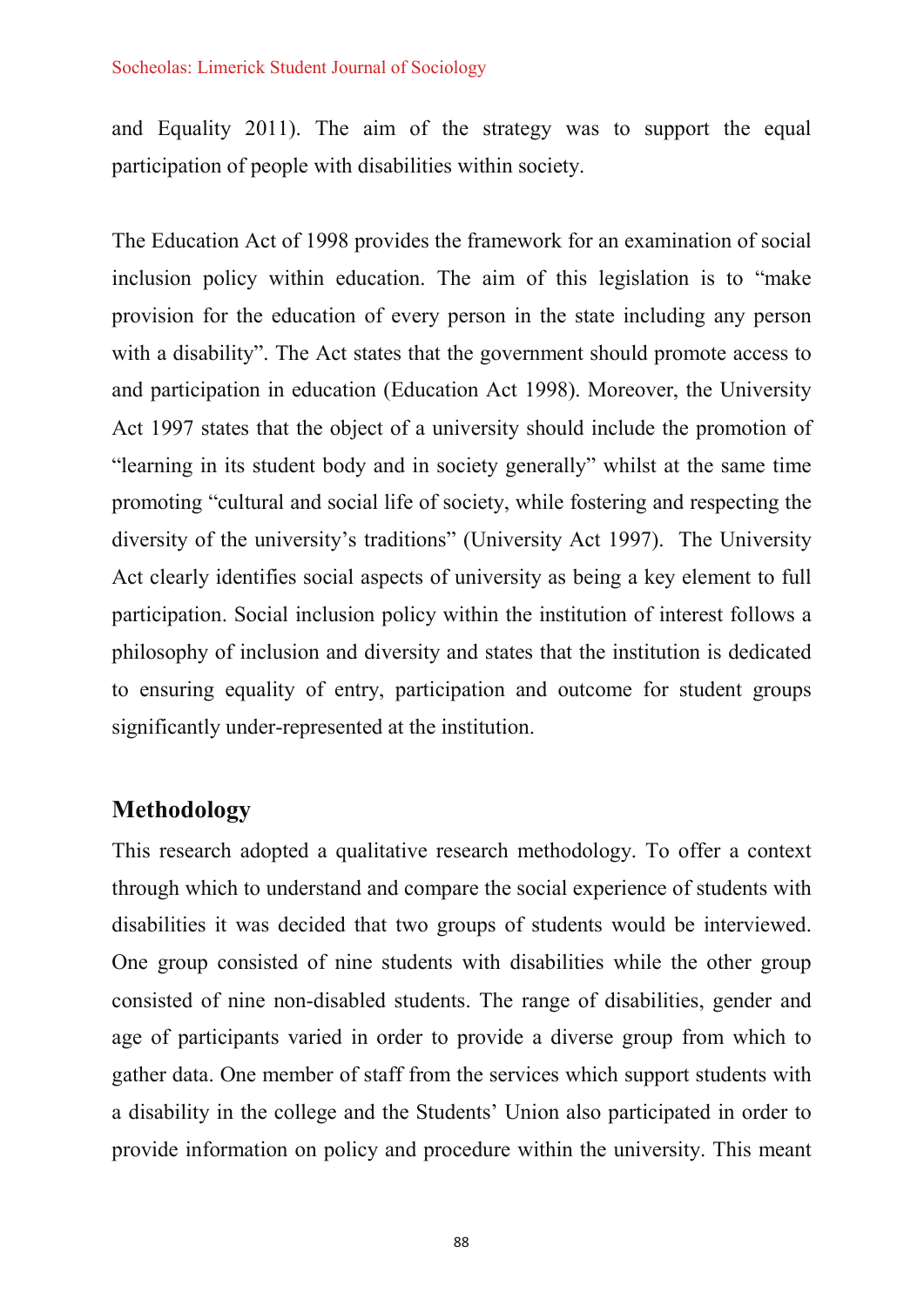that ten per cent of those interviewed provided an administrative view on the issues influencing social participation and inclusion of students with disabilities.

Data analysis was carried out by means of thematic analysis. The research questions coupled with the literature examined provided a guide for coding the data and ensuing analysis which was helpful in reducing data and focusing the initial coding process (Marshall and Rossman 1999, p.152). A mix of deductive codes and inductive codes were identified. As deductive codes originate mainly from topics in literature or within the interview guide, these codes were recognised first. Inductive codes came directly as a result of reading the data and extracting issues raised by the participants themselves and so a majority of themes emerged from inductive codes (Hennick et al 2011, p.218). The combination of deductive and inductive codes provides a better level of validity, as inductive codes reveal the issues that are essential to the participants themselves and allows the "data to speak for itself" rather than focusing on what is anticipated from the researcher (Hennick et al 2011, p.218). The effect of this process was that this research entered the analytic process with data and concluded with an account of student experiences.

Ethical issues surrounding the research were given considerable thought throughout this research project. Ethical approval was received and the ethical code outlined by the Sociological Association of Ireland was followed at all times during the research. Guidelines provided by the National Disability Authority in relation to carrying out research which includes people with disabilities was also followed and seen as a core aspect of the ethical considerations. All participants in the study were given pseudonyms to protect their identity.

89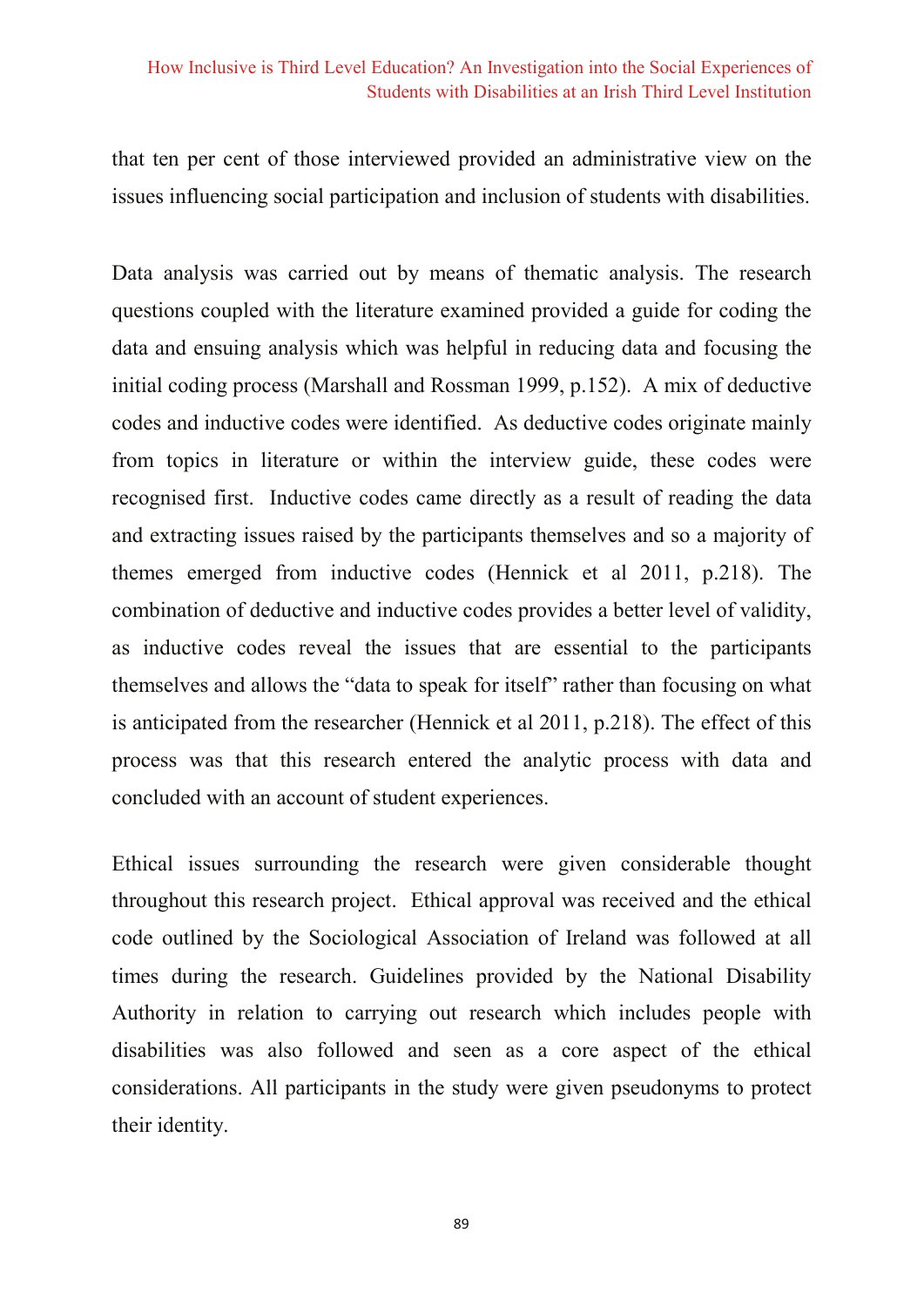# **Research Findings**

### **Social Participation**

The data demonstrated that levels of social participation were very different between students with disabilities and non-disabled students. Students with disabilities were less likely to engage socially with their peers throughout their college life. Seven of the nine students with disabilities participating indicated that they did not socialise very often with other students during their time at the college.

> "No I wouldn't have gone out at all... it's all girls in my class. I don't really mix with any of them... I don't know what it is. I find it hard to mix with people anyway. More so now because I have the brain injury. I analyse everything - maybe a bit of OCD which comes with the brain injury. Every day I'm down doing my classes and I come up every day and go ... for my dinner by myself. I don't know if it's because the students don't go for dinners every day or is it that I'm just not friends with them. I just accept it; it's the way it is. At the start I used to analyse it you know like what's wrong with me?... Academically I'm nearly on a first class honours but as I said I don't have any friends in the college I just tip away by myself..." (Kevin – Student with a disability-Neurological)

In contrast eight of the nine non-disabled student participants indicated that they engaged socially in a very significant manner with their peers, throughout their time in college. It was clear that non-disabled students also had higher participation levels in relation to organised social events and clubs and societies. Six of the nine non-disabled student respondents indicated that they were involved in clubs and societies. In contrast, just two students with a disability belonged to a club or society.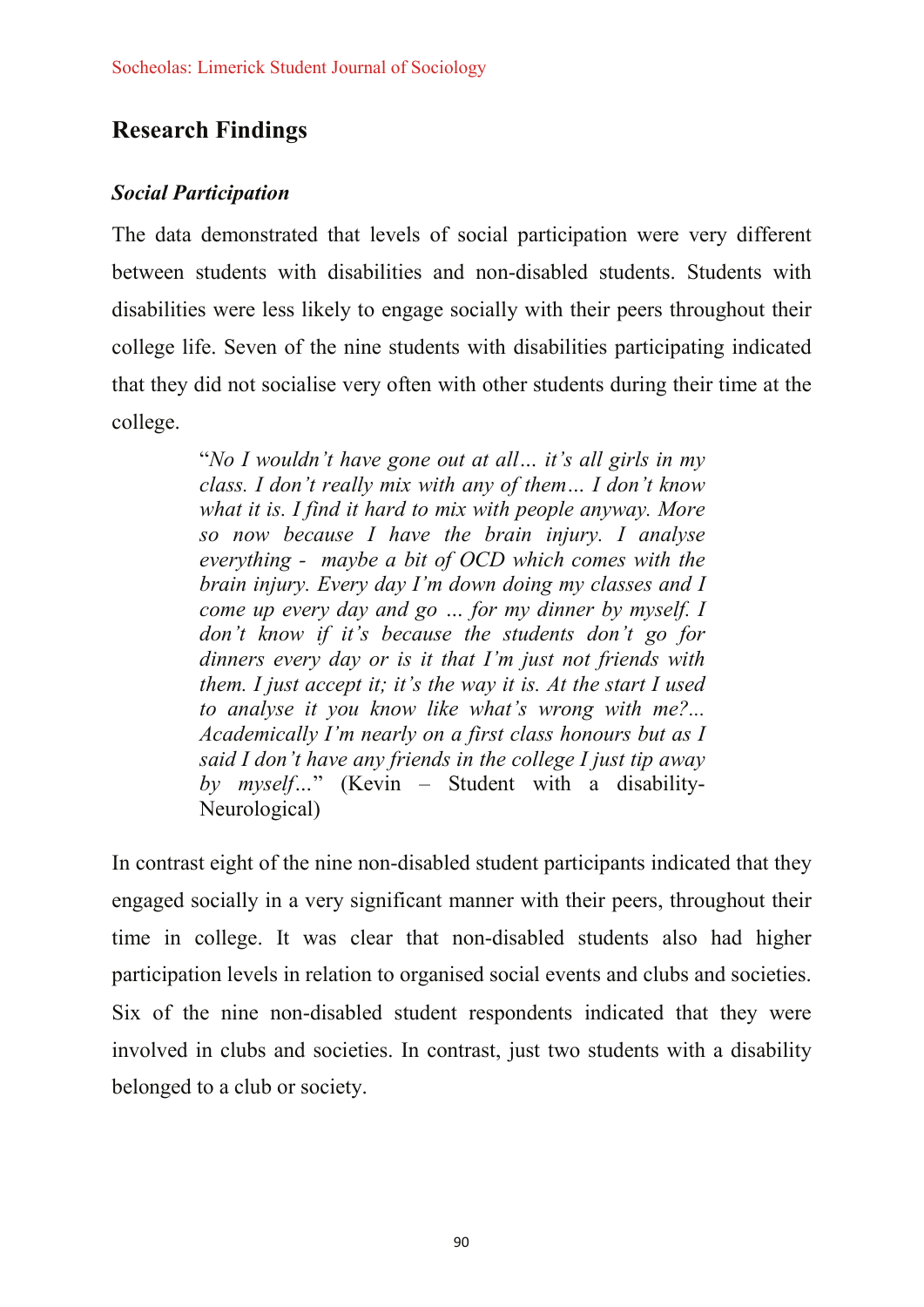## **Social Experience**

Another interesting finding from the research involves social experience. The data analysis of the student's responses to questions about social engagement, participation and experiences yielded three major factors that influence their decisions in this regard.

## **Personal Factors**

Personal factors are associated with specific needs or limitations which are manifestations of a disability and which greatly impact social experience and participation. Six student respondents with disabilities indicated that their disability impacted their social experience in this way.

> "...I find college very taxing so I just don't go out cause it takes too much out of me I get fatigued very easily" (Tara-Student with a disability-neurological)

> "Nightclubs are a bit of a no-no cause if I may say so a bit am... there's a bit too much of an obvious movement ah not so much a stigma but more of a realisation of your own inability to utilize the function of a nightclub. For example like dancing you know I can't dance so why would I... I've been in nightclubs before and it was a bit dreary you know as I said you can't really use the thing *vou know*" (Trevor – Student with a disability- physical)

# **Infrastructural Factors**

Infrastructural features of the physical environment were a persistent concern in the interviews with participants. These concerns can be classified under the headings accessibility and familiarity.

### Accessibility

An accessible physical environment, transportation system and other goods and services are central to social participation and were identified as key issues in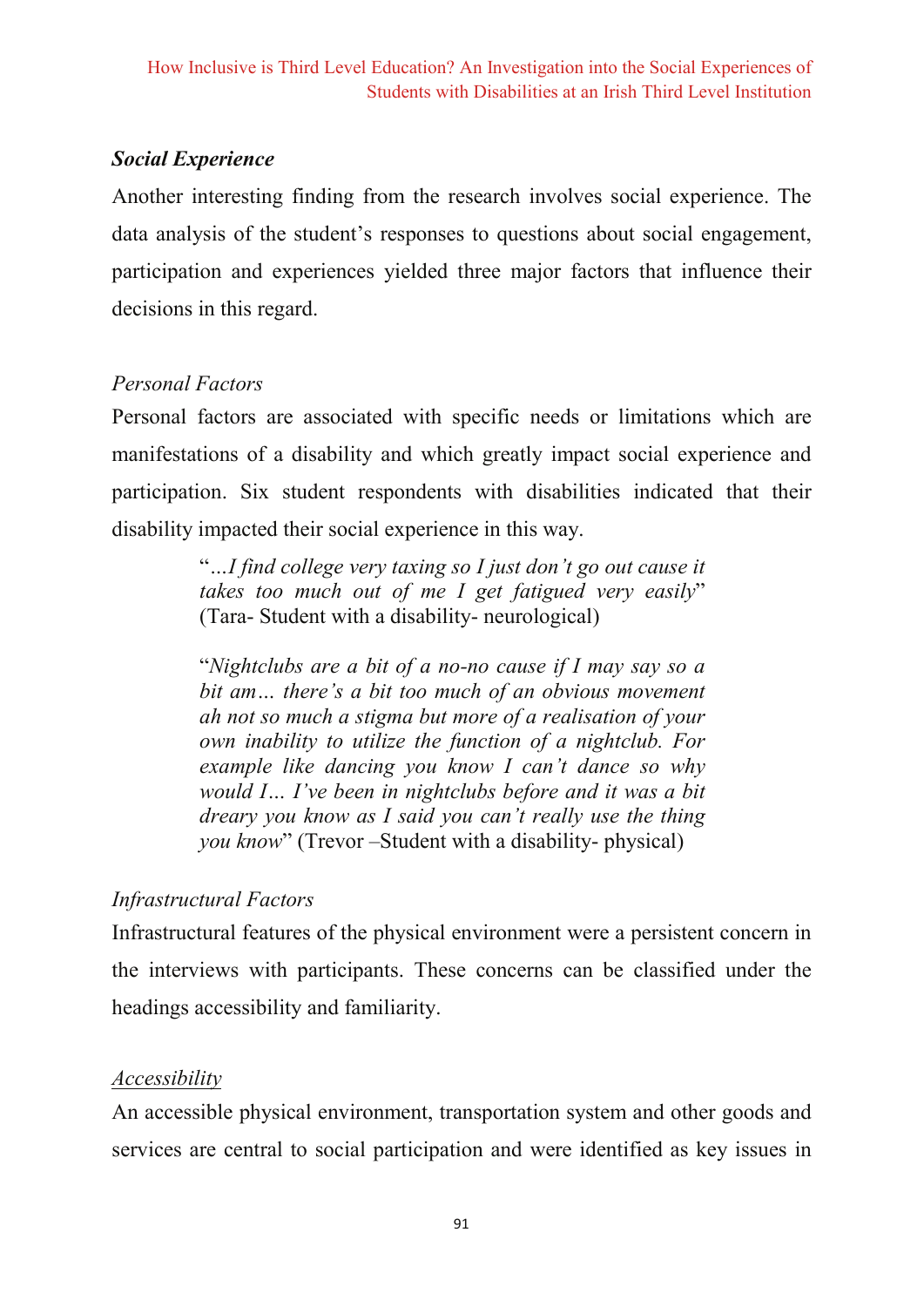relation to the social experiences of students with disabilities. Issues around accessibility were evident specifically for students whose disability impacted their physical ability.

> "I am stuck in the centre. I wouldn't venture to .... for food or the shop or ..., cause there are uneven surfaces and it's just not suitable for a person with a physical disability... in Iname of class room removedl there is a place in the middle for a wheelchair but you are excluded from mingling with anvone".  $T<sub>ara-</sub>$ Student with disability-Neurological/physical)

> "...we had students before who were in wheelchairs. They had issues going to clubs and society events around accessible transport. Some of them had issues going out at night so they may not have had as many friends as they would like in college. They kind of got isolated." (Staff member from Services for Disabled Students<sup>3</sup>)

In terms of accessibility, problems also arose for some students when they experienced large crowds of people at social events.

> "Pubs and cinema I would go to. Nightclubs no because its crowded and you know some people will be nice to you but girls would stand on top of you." (Elaine, Student with a disability-physical)

# **Familiarity**

Being familiar with the physical environment and surroundings was also a key theme emerging from the data. My respondents felt that being familiar with your surroundings is key to social engagement and impacts social experience in a positive way.

> "If I'm not in an environment that I know, if I didn't know *the people, I wouldn't participate.*" (Peter, Student with a disability-neurological)

 $3$  This is a pseudonym given to the organisation to protect its identity.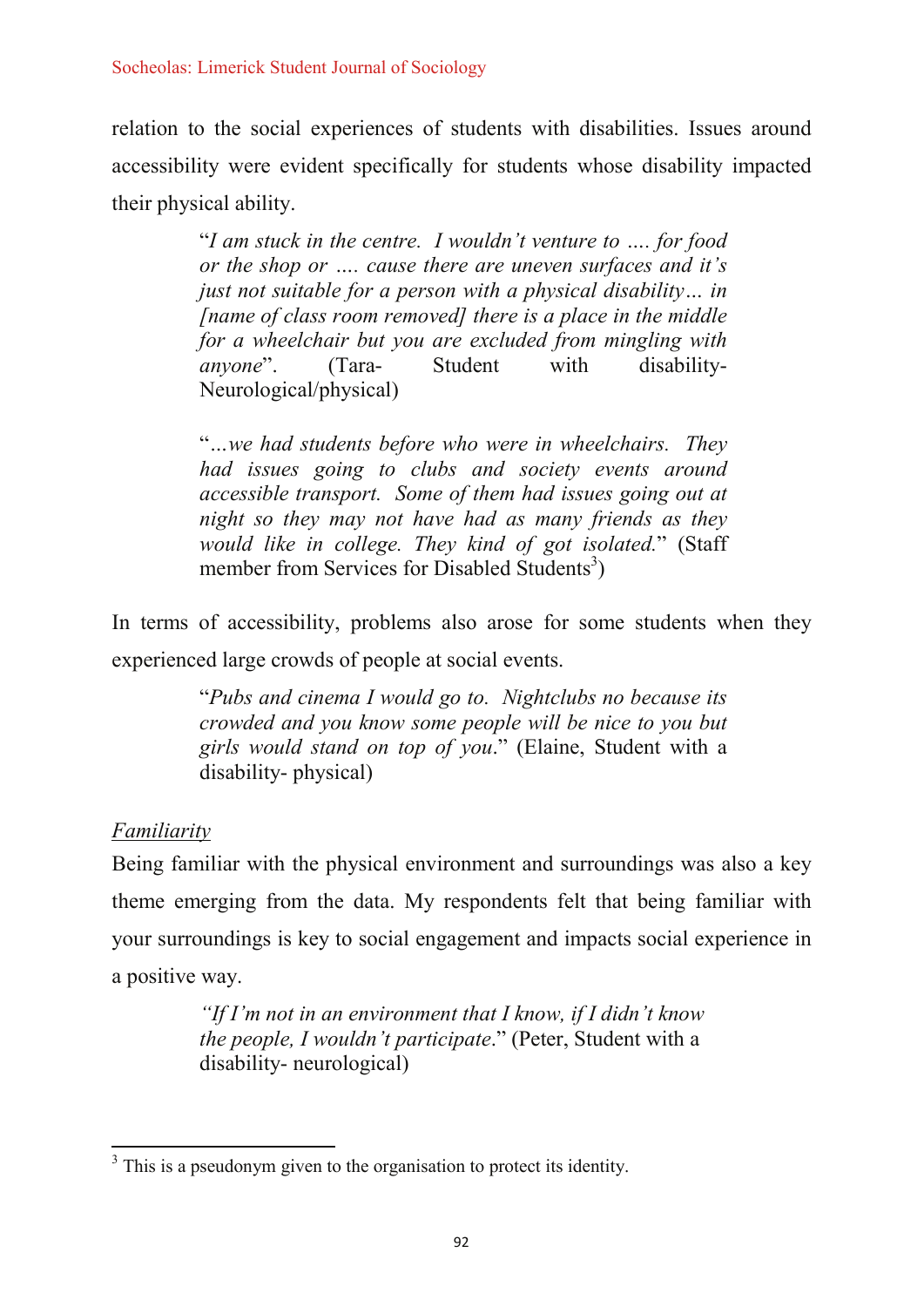"It kind of ended up a situation where I'd walk down to the night club, the bouncers would know me they would pull out a bar stool from behind the counter, sit me in my usual spot for the evening ...I'd have to be familiar like every new thing was a serious stress if there was talk of going into town I'd be planning out ok we're getting a taxi to here? Don't leave me somewhere! It was quite stressful. You know if you went into a place a couple of times and there was a routine then I'd be comfortable." (Anne - Student with a disability-physical)

### Intellective factors

Probably the most significant of all the research findings was the intellective factors that influence social experiences of students with disabilities. Intellective factors were those factors which arose from the perceptions, attitudes and level of awareness that people have in relation to disability.

It was clear from all of my student respondents that the way in which disability is perceived impacted on their participation and inclusion. Students with disabilities, specifically those who felt their disability was visible, indicated clearly that if their disability was perceived negatively by others their social experiences were impacted.

> "They see the wheelchair and they assume a lot of stuff they see the wheelchair but they don't actually see the person in the wheelchair". (Elaine Student with a disability-physical)

> "I mean if someone sees a wheelchair they are gonna think yeah there's something wrong with him...Socially it makes it a bit difficult. I mean I often find when I'm in conversation with people... some people just totally and utterly fail to move beyond the wheelchair. I mean that's all they can see. I mean I just think it's more of a societal thing then any personal opinion they may have. Some people I have come across can just breeze straight through the fact that I'm in a wheelchair and it makes no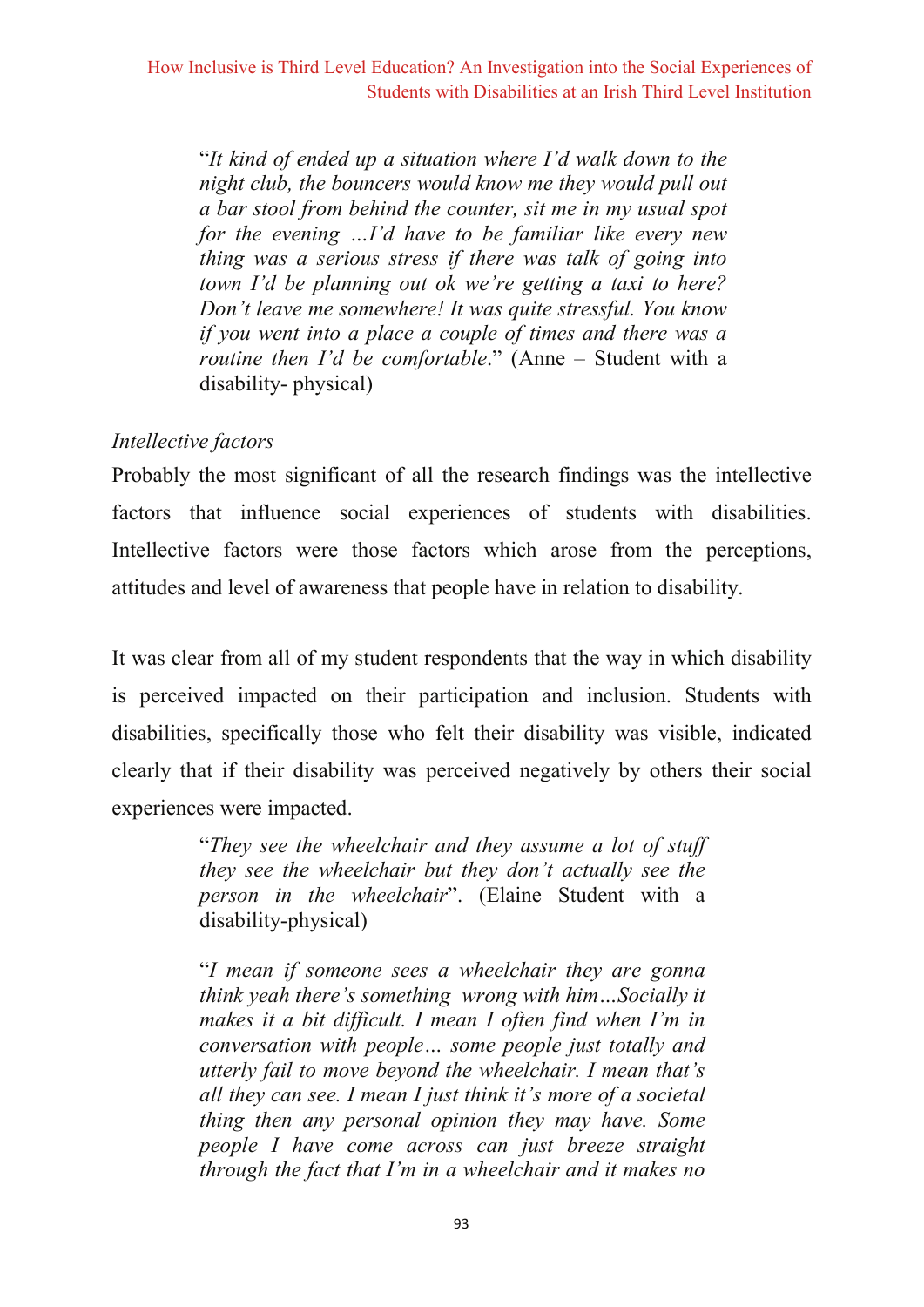difference to them and we just talk about normal things like everybody else talks about. With some people it's like there's an elephant in the room and that elephant is what I'm sitting in." (Trevor Student with a disabilityphysical)

Lack of awareness towards disability was also seen as a primary factor impacting social experience. Participants felt that low levels of awareness were very evident.

> "It's kinda frustrating people aren't aware you know ... The way I would approach the issue (of disability) is crack a joke. Of course the problem with that then you know... that because you are cracking a joke you know you're making light of it. You're making it easier for other people but then it does become a bit of a joke and it's you know slagging you, not in a cruel way, but just any discussion of it is in joke format, but then when it comes to actually needing help people are actually still totally unaware of that unless they are good close friends". (Anne- Student with a disability)

> "I mean until I pointed out to them the fact, the cleaning ladies were giving out that the lifts weren't working and I was thinking shouldn't you be more worried about the people who are in wheelchairs. The students aren't aware of anything about disabilities or anything like that." (Peter -Student with a disability- Neurological)

Seventeen of the twenty participants responded that awareness in relation to disability needed to be raised throughout the college.

> "They are probably aware in certain aspects but in other aspects not at all. They need to educate people more like... Maybe more awareness training so that people when they see a wheelchair they don't get scared and go off the wall." (Elaine-Student with a disability-physical)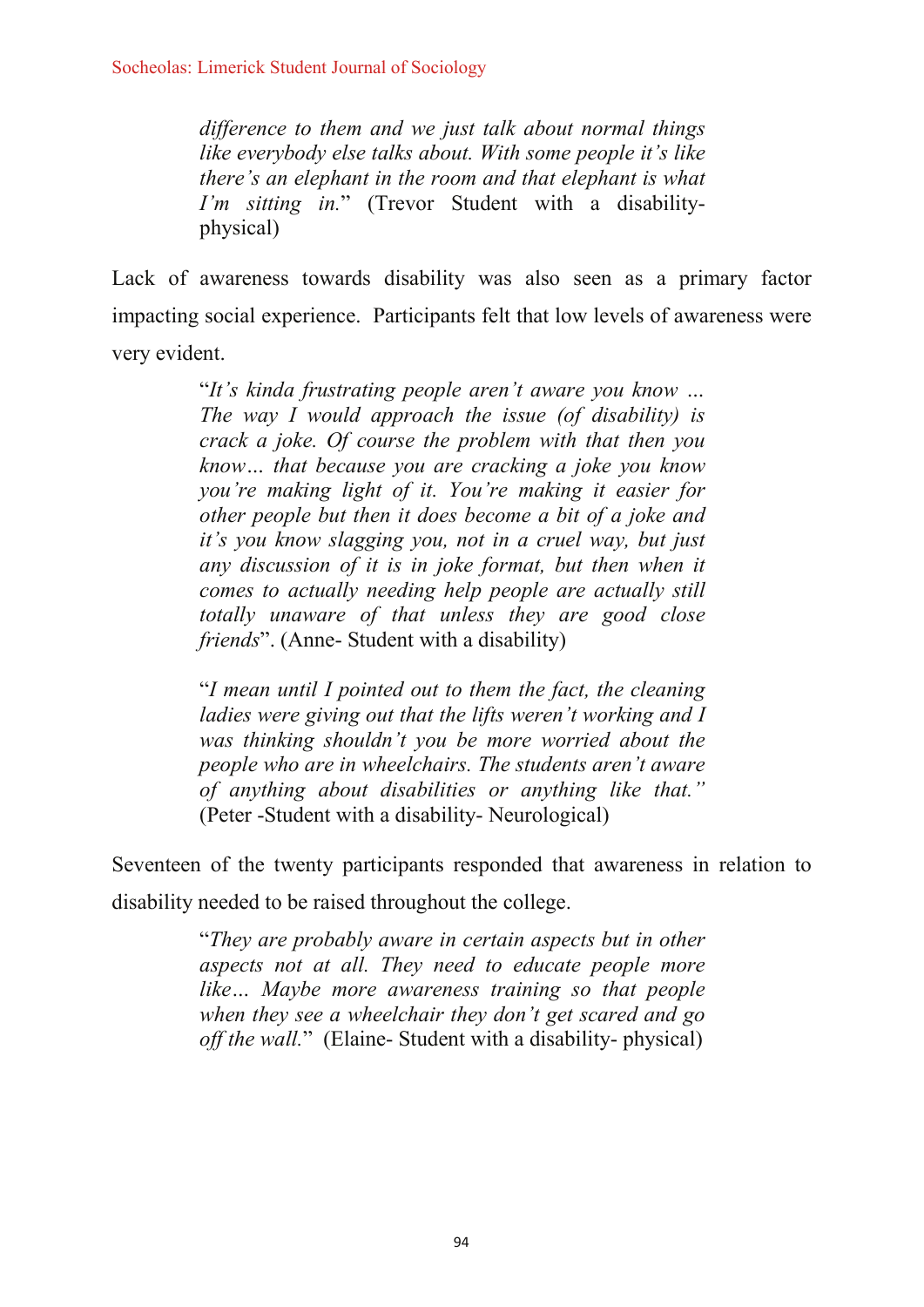## **Policy and Services**

The final element of this research was designed to investigate the role played by the institution in the social aspects of college life. During the interviews aspects of policy and services such as the Students' Union emerged as key themes.

### Students' Union

The Students' Union was seen as key to many social aspects of college because of its role as an organiser of events and its involvement in the clubs and societies within the institution. However, the majority of my respondents felt that the Students' Union did not understand or meet the needs of students with disabilities and therefore did not facilitate their social participation very well.

> "I think with the Students' Union they should be coming to us asking what they might require, what they could do what a student with disability might require especially during rag week making sure things are accessible, like toilets, making sure things are accessible. If they brought it to our attention then we may be able to help them with things even we haven't experienced and maybe we could give them more feedback and think more about it" (Staff member from Services for Disabled Students).

Furthermore a number of participants indicated that the Students' Union didn't provide sufficient information regarding the accessibility of events which meant students did not attend.

> "I don't think they provide enough services for people like that. I don't think they promote what they can do for *people.*"(Nicole- non disabled student)

> "Maybe making it wheelchair accessible and having it out there so people know that, Yeah vocalise it maybe. Yeah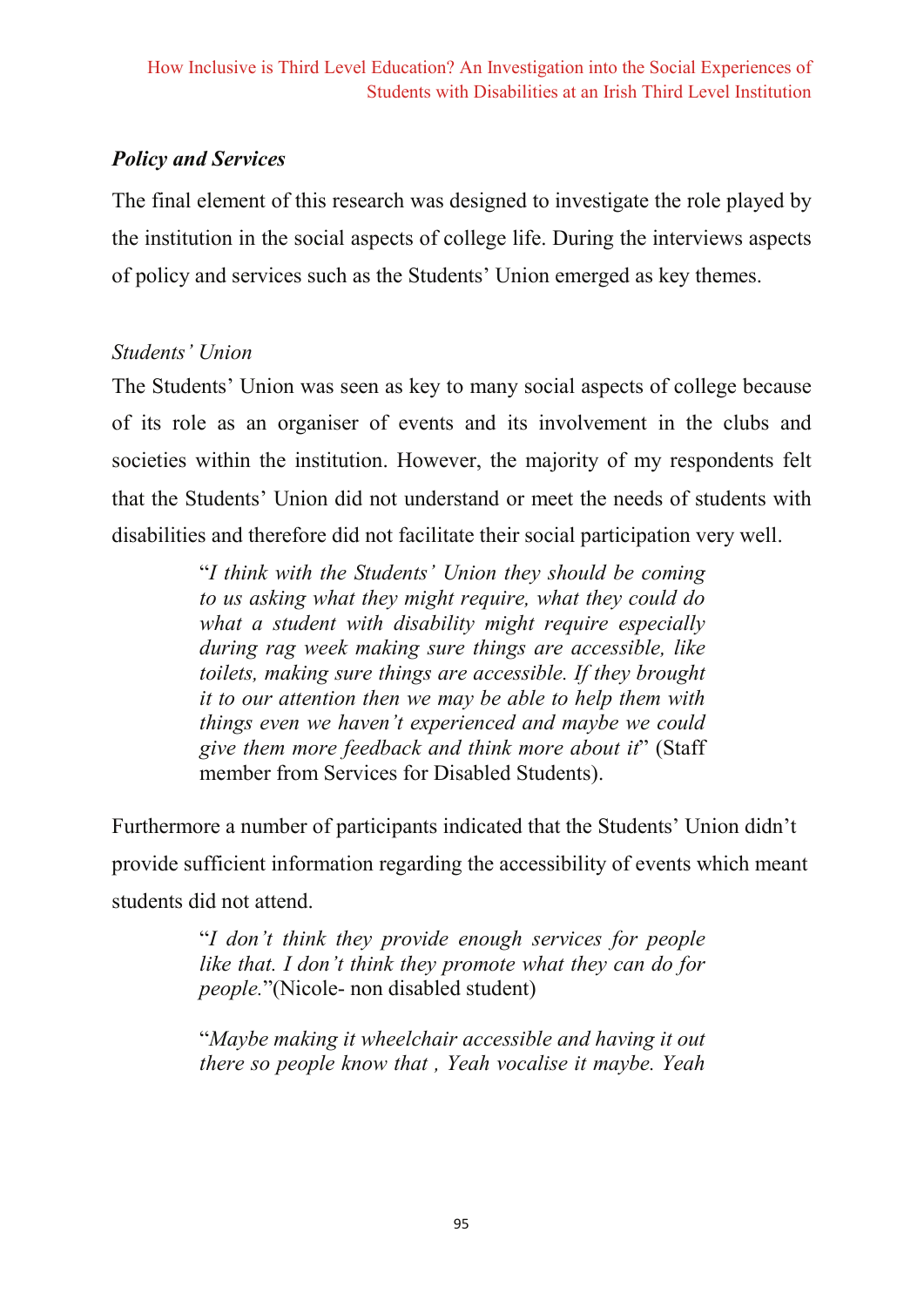maybe putting it on the posters that it is accessible." (Ciara-Member of Students' Union<sup>4</sup>)

## **Discussion:**

The research data shows that the campus of the case study institution provided a prime environment for social engagement with social events being organised on campus for students. The campus also provided an environment where peer interaction was more than adequately supported. Thus, being in third level education should have allowed for increased social participation for all students. It is clear from the findings that my respondents with disabilities did not experience the campus as a hub of social activity to the same extent as other students. Ninety per cent of non-disabled student respondents viewed being in a third level institution as something that provided them with various outlets for social participation and engagement. In contrast, respondents with disabilities were not experiencing the same levels of social participation or engagement. This finding is consistent with the National Disability Authority (2005) report which showed that people with disabilities participate to a lesser extent than their non-disabled counterparts in social activities.

Significantly, my findings are at odds with the stated objectives of the University Act (1997). The text of the Act is careful to establish that the main purpose of a university is to provide an environment for learning but it also specifically sets out the role of universities in promoting the 'culture and social life of society' for all students. Using Room's (cited in Tsakloglou et al. 2001) identification of lower levels of social participation as a marker for social exclusion the data would support the conclusion that students with disabilities are experiencing social exclusion.

<sup>&</sup>lt;sup>4</sup> The student was speaking in relation to the physical inaccessibility of organised events and what needed to be done to combat this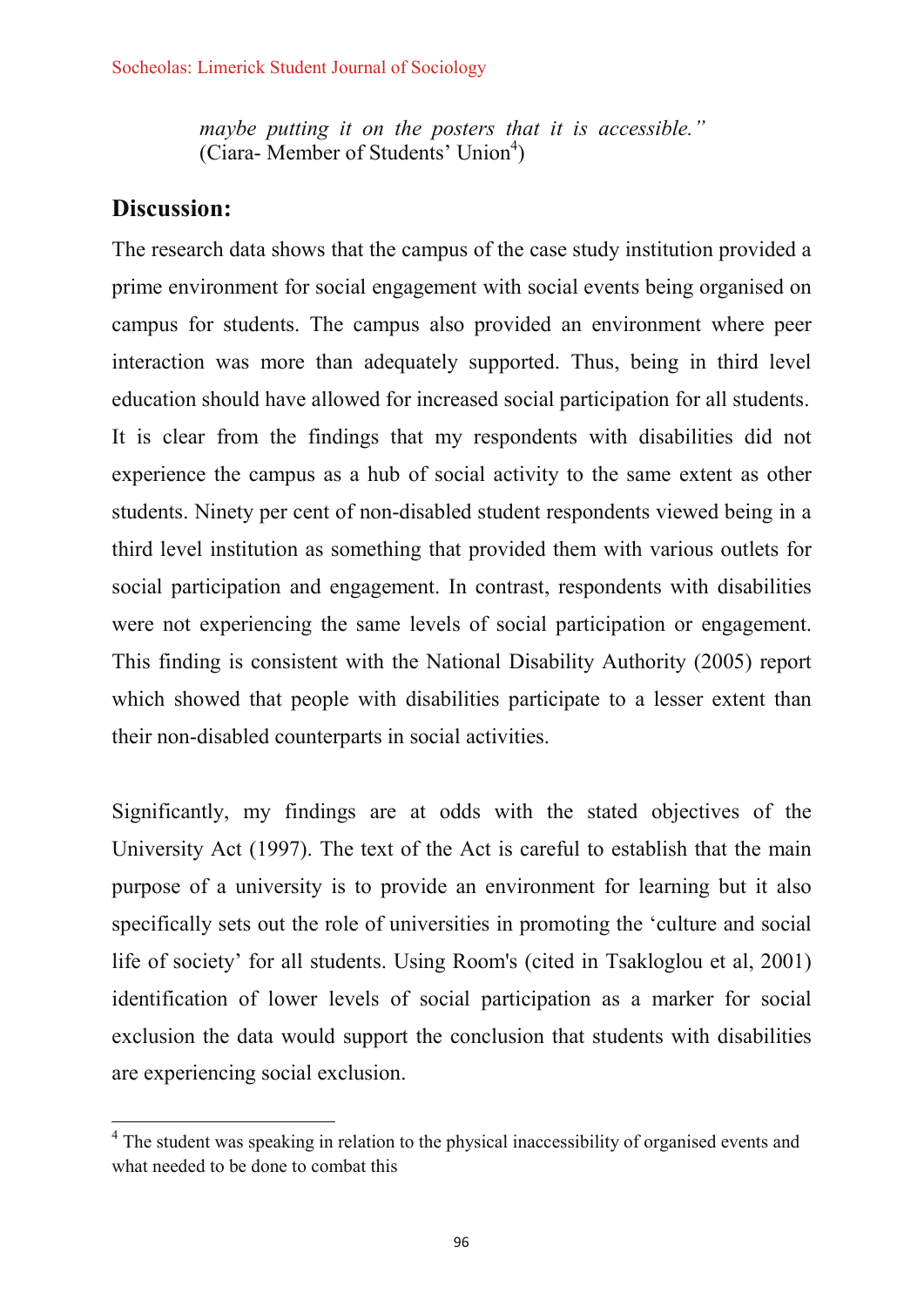#### How Inclusive is Third Level Education? An Investigation into the Social Experiences of Students with Disabilities at an Irish Third Level Institution

As the findings show, infrastructural deficiencies ranked as one of the key issues for student respondents with a disability. The physical environment and accessible transportation were obstacles to social participation, especially for students whose disability had a physical impact. Again, this finding is in line with the National Disability Authority (2005) report which highlighted lack of access as a major barrier to participation and inclusion. The finding is inconsistent with the requirements of Part Three of the Equal Status Act which states that all goods and services provided by a public body should be accessible (Government of Ireland 2005). In addition, the University Act (1997) sets out clear guidelines to promote equality for all students in all activities at universities. The research findings show that instead of experiencing a sense of equality and inclusion students with disabilities in my sample felt marginalised because of physical barriers.

Personal factors associated with having a disability also impacted on the social lives of students with disabilities. Sally French (1993) has argued that the presence of an impairment will impose social restrictions regardless of how inclusive or accessible the environment may be. Participant responses especially those who felt their disability impacted their physical ability or health - tended to agree with this assertion.

Barriers were also noted in relation to perception and attitude. The data suggests that the general perception of disability is located in the medical model. As Oliver (1996) has noted, the construction of disability plays a significant role in the way in which people with disability interact socially. The evidence obtained from my respondents suggests that having a disability is seen as outside the norm and for the most part a disability is categorised as something visible such as a physical problem with the body.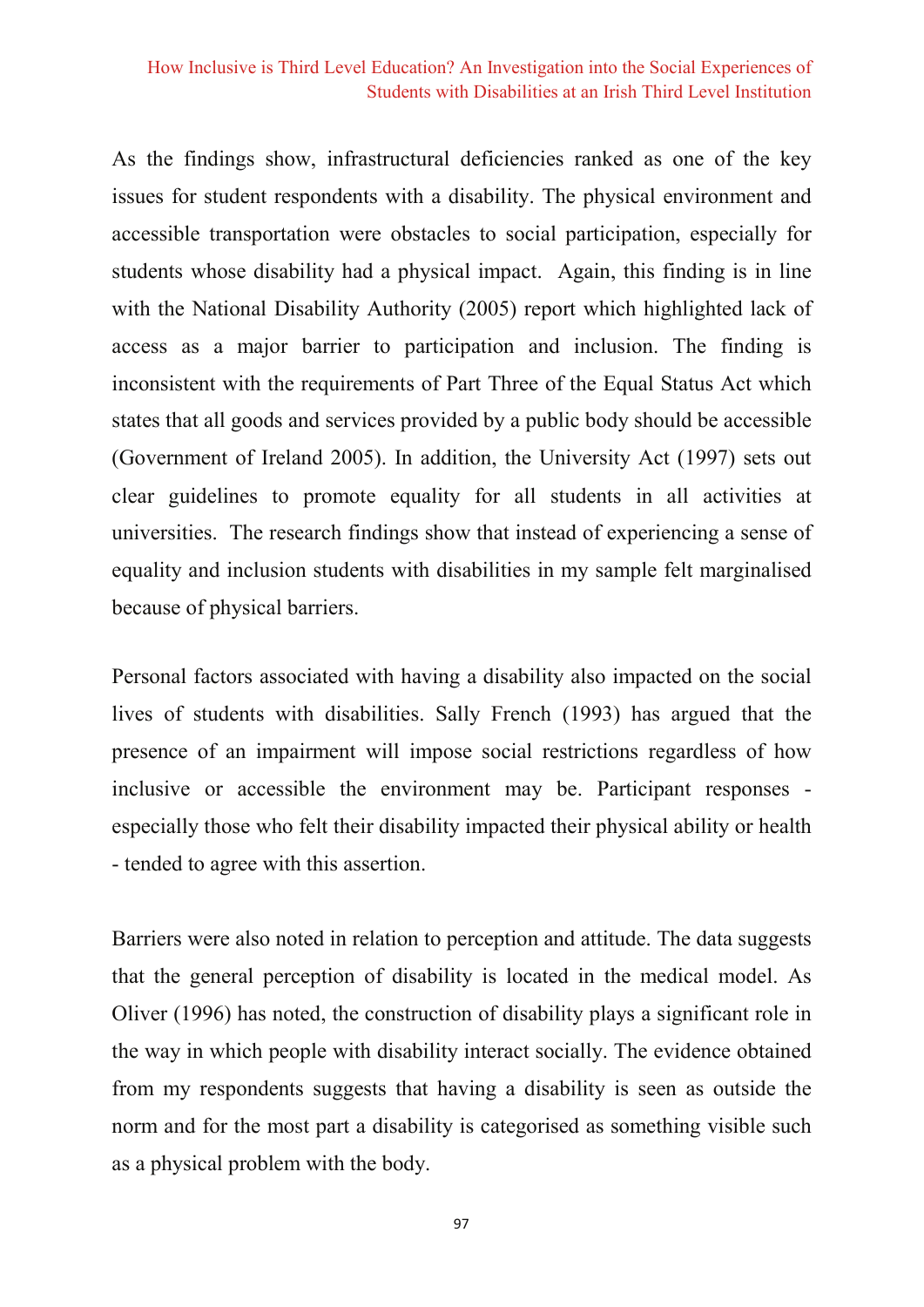#### Socheolas: Limerick Student Journal of Sociology

Link and Phelan (2001) have documented a link between the medical conceptualization of disability and the incidence of stigma and stereotyping. My research findings provide clear support for this link. Likewise, Olkin et al (2004) have identified negative attitude as a barrier that promotes "social rejection" and how stereotypical perceptions or attitudes that are perceived as negative impact on how people with disabilities experience social life at third level institutions. The findings of my research are very much in line with this literature.

It is clear that lack of awareness was a defining factor in the social experiences of students with disability at the institution of interest. A low level of awareness in relation to disability is a contributing factor to low levels of participation (Hanafin et al 2007). The findings also indicate that raising awareness is the key to ensuring that students with disabilities experienced a positive social experience.

The final objective of this research was to establish the role of institutional frameworks in facilitating social participation and inclusion of students with disabilities. It was clear from the findings that participants saw the Students' Union and the policy of the case study institution as playing a role in ensuring the social inclusion of students with disability. The policy and legislative documents clearly set out the role of the case study institution in ensuring that students with disabilities are socially included in all aspects of college life.

In that context, inclusion in social events on campus should have been a priority for the organisers of these events. Yet my data suggests that for the most part events were not seen as very accessible to students with physical disabilities and participants held that provisions were not in place to meet the needs of any student who may need other facilities, such as an interpreter. This approach is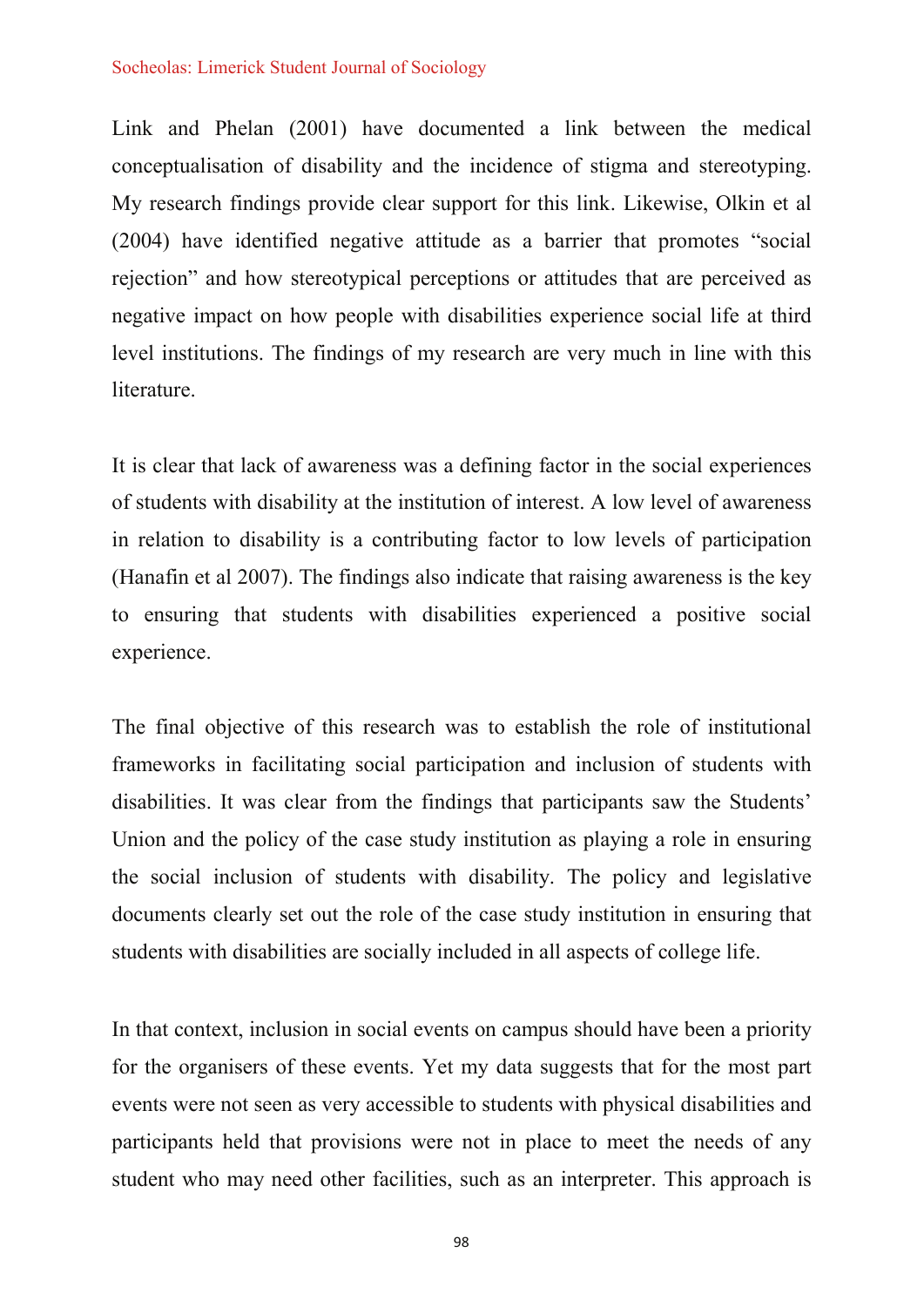inconsistent with the Disability Act 2005 which sets out how all educational institutions are obliged to provide access for all students to any "benefit" provided by the establishment".

In addition, the policy under which the Students' Union operates clearly states that the institution of interest is dedicated to equality of participation for marginalised groups at the university. While it was felt by most respondents that the Students' Union had an obligation to facilitate students with disabilities almost all participants felt that it did not meet the requirements of students with disabilities and so was not fulfilling this role. It should be noted that the stated "dedication" of the institution of interest to promoting and facilitating participation for all was not evident in my data. Overall Irish governmental policy seemed to play an insignificant role in the social inclusion of students with disabilities in my sample.

#### Conclusion

In conclusion, it is evident from this research that students with disabilities did not participate socially to the same extent as their peers. While it is hard to pin point an exact definition of social exclusion it is evident from the definitions provided in the literature that being unable to participate fully in society is a key element. There were a number of factors which influenced the lack of engagement and these included personal factors, physical barriers and attitudinal barriers. While policy is in place to promote social inclusion and participation of students with disabilities it is clear from my findings that this policy does not translate very well into practice and the implementation of policies was not very evident from my findings.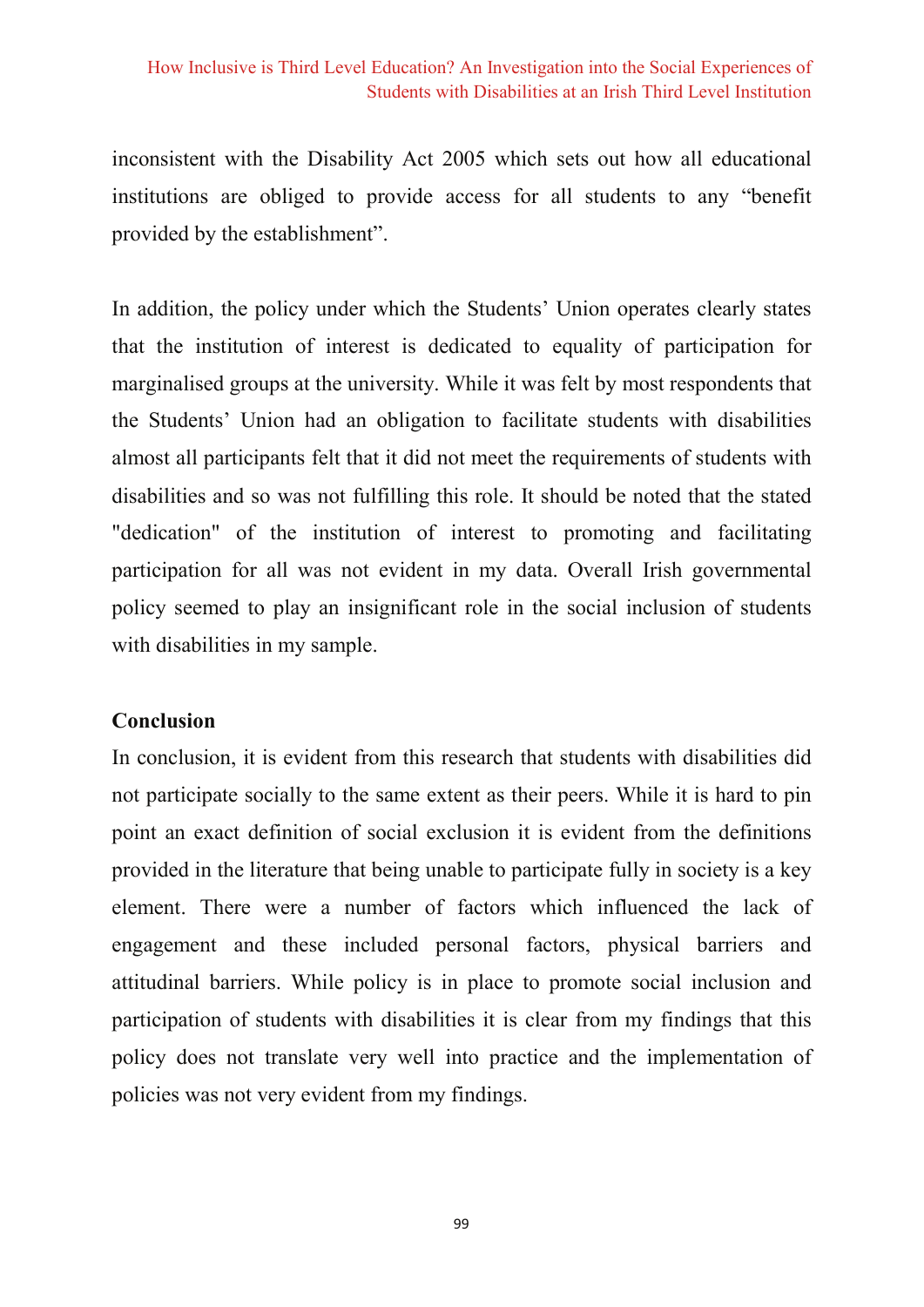In conclusion, overall recommendations for improving the social participation and experiences of students with disabilities relate closely to improving policy. Adopting policy that is used throughout Europe and which focuses on attitudinal change would be of great benefit to students with disability in enabling them to enjoy the social aspects of the college experience to the same extent as their non-disabled counterparts. Implementing European policy would focus on changing negative cultural perceptions and reducing stereotyping of people with disability. This would allow real social inclusion to happen.

#### **References:**

Antonak, R.F., & Livneh, H. (1988). The measurement of attitudes toward people with disabilities: Methods, psychometrics and scales. Illinois: Thomas.

Barton, L. (1996) Disability and Society: Emerging Issues and Insights, Essex: Longman.

Braun, V. and Clarke, V. (2006) Using the matic analysis in psychology, Qualitative Research in Psychology, 3 (2), 77-101.

Council of Europe (2006) The Disability Action Plan 2006-2015, Petersburg, Council of Europe.

Creswell, J. (2007) Oualitative inquiry and research design: Choosing among five approaches. London: Sage.

Department of Justice and Equality (2011) Disability policy division, available, http://www.justice.ie/en/JELR/Pages/Disability%20Policy [accessed 15 July 2012]

Disability Act 2005, Dublin: Houses of the Oireachtas.

Education Act (1998), Dublin, Houses of the Oireachtas.

Equal Status Act (2000), Dublin, Houses of the Oireachtas.

Equality Act (2004), Dublin, Houses of the Oireachtas.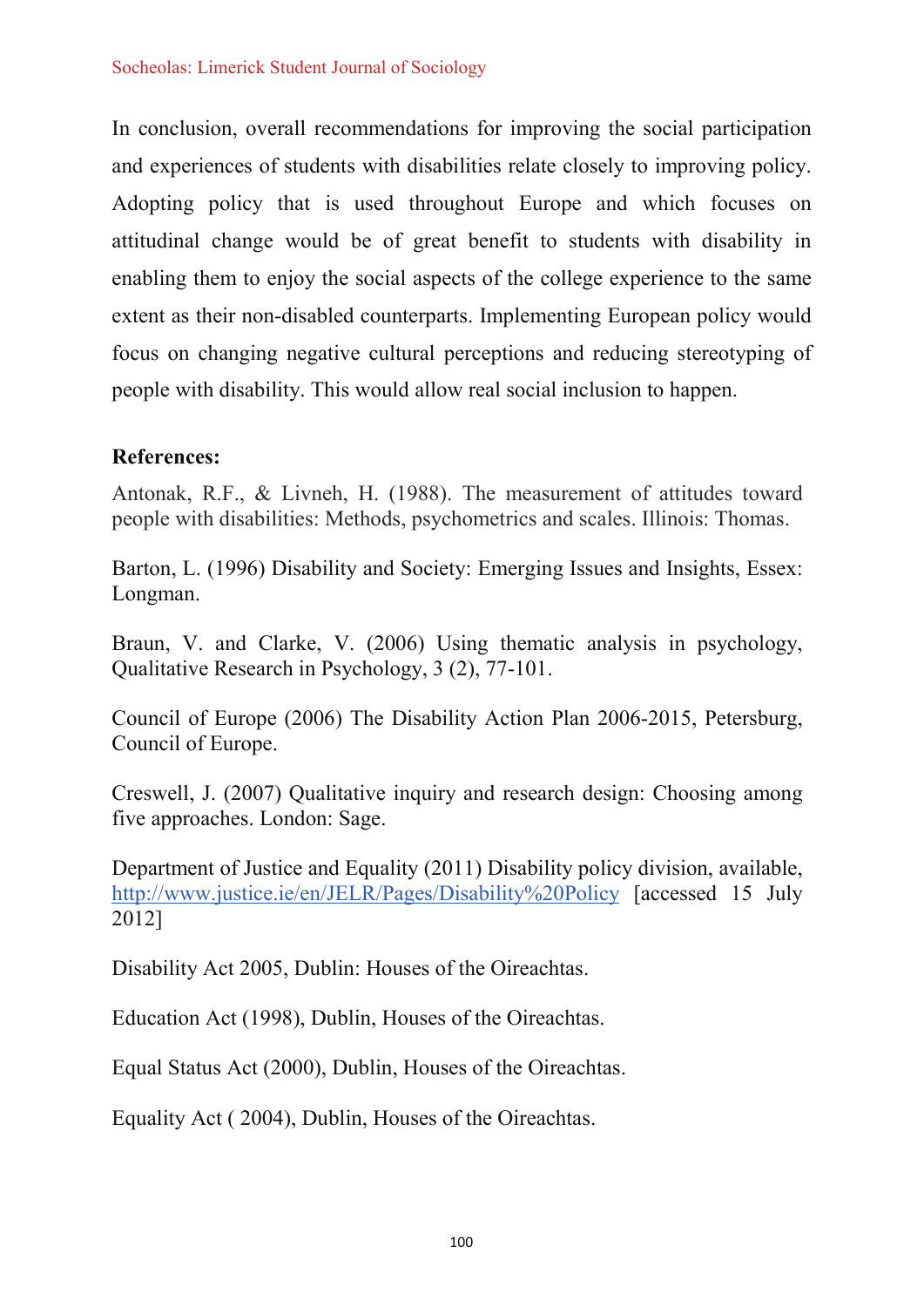How Inclusive is Third Level Education? An Investigation into the Social Experiences of Students with Disabilities at an Irish Third Level Institution

Europa (2007) EU signs UN convention on disability rights, available, http://europa.eu/rapid/pressReleasesAction.do?reference=IP/07/446 [accessed] 15 July 2012]

European Commission (2010) European Disability Strategy 2010-2020: A Renewal Commitment to a Barrier Free Europe, Brussels, European Commission.

The social model Available. Finkelstein, V.  $(2001)$ repossessed. http://www.leeds.ac.uk/disability-studies/archiveuk/archframe.htm **Taccessed** 20th June 2012]

French, S. (1993) 'Disability, impairment or something in between?', in Swain, J., Finkelstein, V., French, S. & Oliver, M. (eds.) Disabling Barriers -Enabling Environments, London: Sage.

Goode, J. (2007) Managing 'disability': Early experiences of university students with disabilities, Disability & Society 22 (1), 35-48.

Government of Ireland (2006) Towards 2016: Ten- year framework social partnership agreement 2006-2016, Dublin: Government of Ireland.

Hanafin, J., Shevlin, M., Kenny, M. and McNeela, E. (2007) Including young people with disabilities: Assessment challenges in higher education. Higher Education, 54 (3), 43-48.

Hennink, M., Hutter, I. and Bailey, A. (2011) Qualitative Research Methods. London: Sage.

Link, B. and Phelan, J. C. (2001) Conceptualising Stigma, Annual Review of Sociology, 27, 363-385.

National Disability Authority (2005) How far towards Equality: Measuring how equally people with disabilities are included in Irish society, Dublin: National Disability Authority.

National Disability Authority (2006) Public Attitudes to Disability in Ireland in 2006. Dublin, National Disability Authority.

Oliver, M. (1996) Understanding disability: From theory to practice. London: Palgrave Macmillan.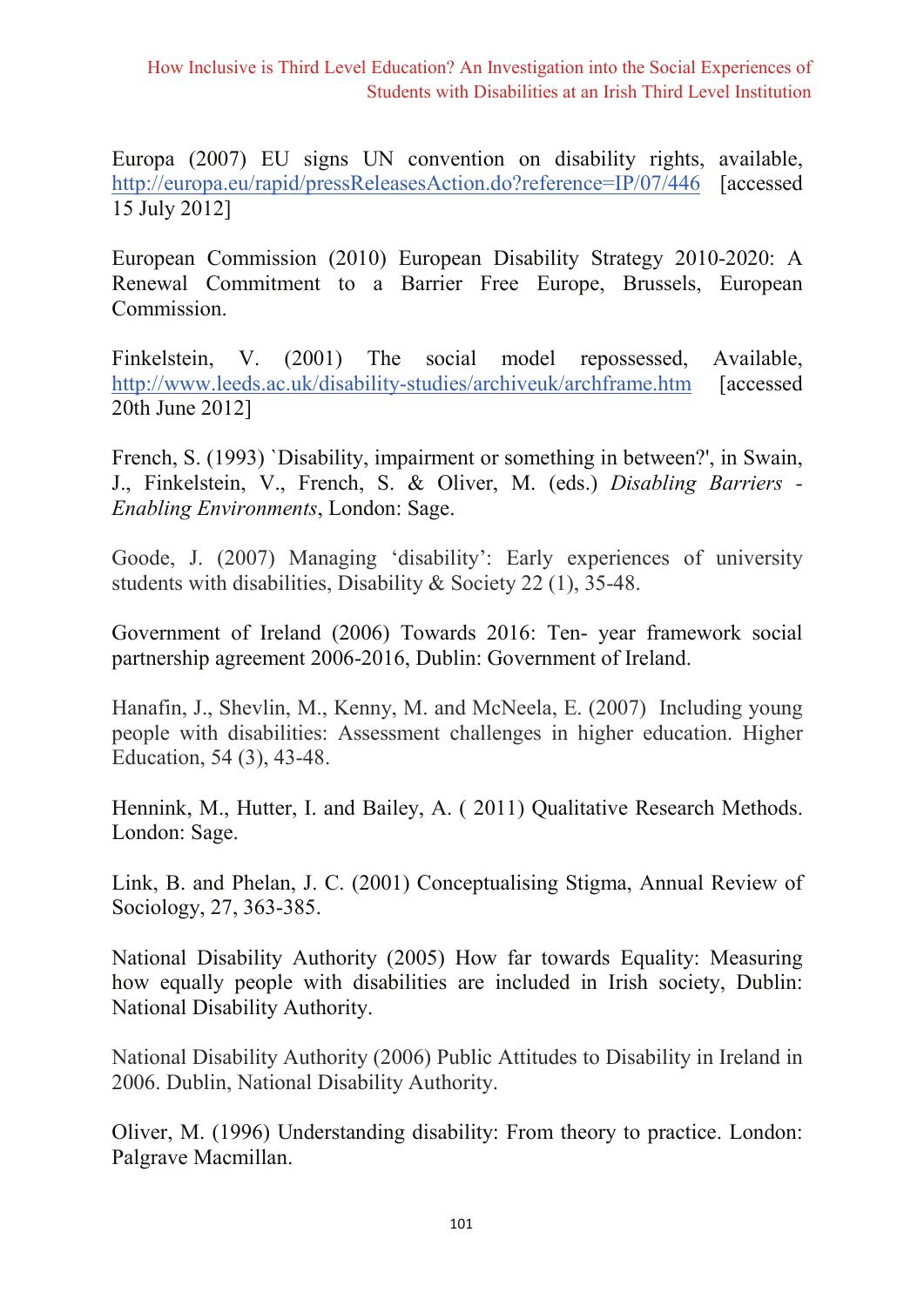Seidman, I. (2007) Interviewing as Qualitative Research: A guide for researchers in Education and the Social Sciences. London: Teachers College Press.

Shakespeare, T. (2006) Disability Rights and Wrongs, Oxon: Routledge.

Shakespeare, T. and Watson, N. (2001) The Social Model of disability: An outdated ideology, Research in Social Science and Disability, 2, 9-28.

Shapiro, A. H. (2000) Everybody Belongs. London: Routledge.

Shevlin, M., Kenny, M. and McNeela, E. (2004) Participation in higher education for students with disabilities: An Irish Perspective, Disability and Society, 19(1), 15-30.

Skilbeck, M. (2000) Access and Equity in Higher Education: An International Perspective on Issues and Strategies, Dublin: Higher Education Authority.

Smith, O. (2010) Disability Discrimination Law. Dublin: Thomson Reuters.

Swain, J. and French, S. (2000) Towards an Affirmation Model of Disability, Disability and Society, 15 (4), 569-582.

Taylor, S.J., Bogdan, R. (1993) 'Promises made and promises to be broken', In Wehman, P. (Ed.), The ADA mandate for social change. Baltimore: Paul H Brookes.

Thomas, C. (2007) Sociologies of Disability and Illness: Contested Ideas in Disability Studies and Medical Sociology, London: Palgrave Macmillan.

Thomas, C. (2002) 'Disability Theory: Key Ideas, Issues and Thinkers', in Barnes, C., Barton, L. and Oliver, M. (eds) Disability Studies Today, Cambridge: Polity Press, 38-57.

Tossebro, J. (2004) Introduction to the special issue: Understanding Disability. Scandinavian Journal of Disability Research, 6 (1), 3-7.

Tsakloglou, P. (2001) Aggregate level and determining European factors of social exclusion on twelve European countries, Journal of European Social Policy, 2 (3), 211-225.

United Nations (2006) Convention on the Rights of Persons with Disabilities, New York, United Nations.